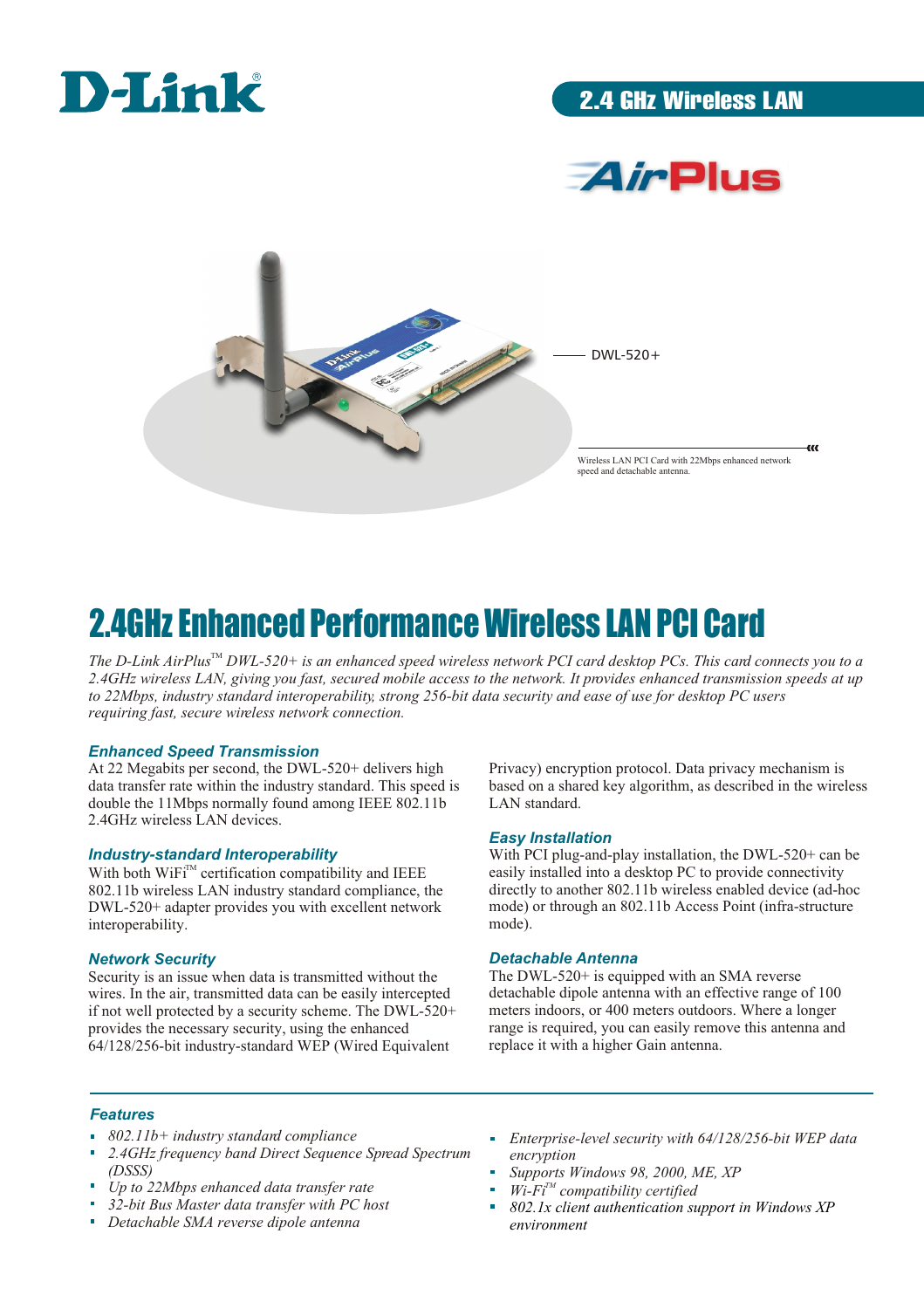## *DWL-520+*

### *Technical Specifications*

#### *Standards & Hardware Specifications*

**LAN Standard** - IEEE 802.11b wireless LAN

**Bus Type**

- PCI 2.2 specifications - 32-bit Bus Master data transfer mode

#### **Media Access Control Protocol**  $CSMA/CA$

#### **Network Architecture Types**

- Supports Ad-Hoc and Infrastructure Modes
- Cell to cell roaming (IEEE 802.11b compliant)

#### **Data Rates**

- 22 Mbps
- $-11$  Mbps
- 5.5 Mbps
- 2 Mbps
- 1 Mbps
- Auto fallback

#### **Data Rate & Modulation**

- 22Mbps: PBCC
- 11Mbps: PBCC or CCK
- 5.5Mbps: PBCC or CCK
- 2Mbps: Barker

#### **Operating Channels**

- North America (FCC): 11
- Canada (DOC): 11
- Europe (ETSI): 13 (Except Spain and France) - Japan (MKK): 14
- 

### **Sensitivity @ PER < 0.08**

- 22Mbps < 80dBm (PBCC)
- $-11Mbps < -84dBm$  (PBCC)
- 5.5Mbps < 86dBm (CCK) - 2 Mbps < - 89dBm (CCK)
- $-1$  Mbps <  $-91$ dBm (CCK)

**Frequency Range** 2.4 - 2.4835 GHz

#### **Modulation Techniques**

- Direct Sequence Spread Spectrum (DSSS)
- Packet Binary Convolutional Coding (PBCC)
- 11-chip Barker Sequence

**Key Management** Automatic Dynamic Key Allocation (ADKA) through public key

#### **Data Security**

64, 128, 256-bit WEP (Wired Equivalent Privacy) encryption

#### **Antenna**

Detachable 2dBi Gain dipole antenna (reverse SMA connector)

#### **Mobility**

Seamless roaming across cell boundaries within access point range

#### **Transmitter Output Power**  $15dBm + 2dB$

#### **Over-Driving Levels**

Tolerates up to  $+17$ dBm at the Antenna

#### **Range Coverage (Open Environment)**

- Indoors: Up to 100 meters (328 feet)\*
- Outdoors: Up to 400 meters (1,312 feet)\*

*\* Environmental factors may adversely affect operating range*

### *Physical & Environmental*

**Diagnostic LEDs** - Power - Link/Activity

**Operating Voltage**  $3.3V + 10\%$ 

### **2.4 GHz Wireless LAN PCI Card**

#### **Power Consumption**

- Transmission: 650 mA (max.)
- Reception: 350 mA (max.)

#### **Dimensions**

133 (L) x 121 (W) x 18 (H) mm (5.24 x 4.76 x 0.71 inches)

**Weight** 77 grams (0.17 lb.)

#### **Operating Temperature**  $0^{\circ}$ - 55 $^{\circ}$ C (32 $^{\circ}$  - 131 $^{\circ}$ F)

**Storage Temperature**   $-30^\circ$  - 70 $^{\circ}$ C (-22 $^{\circ}$  - 158 $^{\circ}$ F)

**Humidity** Up to 95%, non-condensing

#### **Emission Certification** - FCC Class B

- CE Class B

**Compatibility Certification** Wi-Fi TM

**MBTF (Mean Time Between Failure)**  $\geq$  30,000 hours

**O.S. Support** Windows 98, 2000, ME, XP *Software*



### *Ordering Information*

*DWL-520+* 802.11b+ Wireless LAN PCI Card

*Please specify your order as follows:*

**DWL-520+/NA** For North America frequency channels (worldwide type packaging)<br> **DWL-520+/EU** For EU frequency channels (worldwide type packaging) **DWL-520+/EU** For EU frequency channels (worldwide type packaging)<br> **DWL-520+/CN** For EU frequency channels (packaging for China)

# nk

prior notice. D-Link is a registered trademark and AirPlus is a trademark of D-Link Corporation/D-Link System Inc. All other trademarks belong to their proprietors.

**Canada Europe Germany France Benelux Italy Iberia Sweden Norway Denmark Finland Singapore Australia Japan China India Middle East Turkey Chile Brasil South Africa Russia Taiwan**

FAX: 1-949-753-7033 FAX: 886-2-2914-6299 **D-Link Corp.** TEL: 886-2-2916-1600TEL: 1-949-788-0805 TEL: 1-905-8295033 TEL: 44-20-8731-5555 TEL: 49-6196-77990 TEL: 33-1-30238688 TEL: 31-10-2045740 TEL: 39-2-2900-0676 TEL: 34-93-4090770 TEL: 46-(0)8564-61900 TEL: 47-22-309075 TEL: 45-43-969040 TEL: 358-9-2707-5080 TEL: 65-6774-6233 TEL: 61-2-8899-1800 TEL: 81-3-5434-9678 TEL: 91-22-652-6696 TEL: 9714-8834234 TEL: 56-2-232-3185 TEL: 7-095-737-3389

FAX: 1-905-8295095 FAX: 44-20-8731-5511 FAX: 49-6196-7799300 FAX: 33-1-30238689 FAX: 31-10-2045880 FAX: 39-2-2900-1723 FAX: 34-93-4910795 FAX: 46-(0)8564-61901 FAX: 47-22-309085 FAX: 45-43-424347 FAX: 358-9-2707-5081 FAX: 65-6774-6322 FAX: 61-2-8899-1868 FAX: 81-3-5434-9868 FAX: 86-10-8518-2250 TEL: 86-10-8518-2533 FAX: 91-22-652-8914 FAX: 9714-8834394 FAX:90-212-335-2500 TEL: 90-212-335-2553 FAX: 56-2-232-0923 FAX: 55-11-3094-2921 TEL: 55-11-3094-2910 TEL: 27(0)1266-52165 FAX: 27(0)1266-52186 FAX: 7-095-737-3390 TEL: 886-2-2910-2626 FAX: 886-2-2910-1515



subject to change with **U.S.A**

Rev. 04 (Jun 2003)